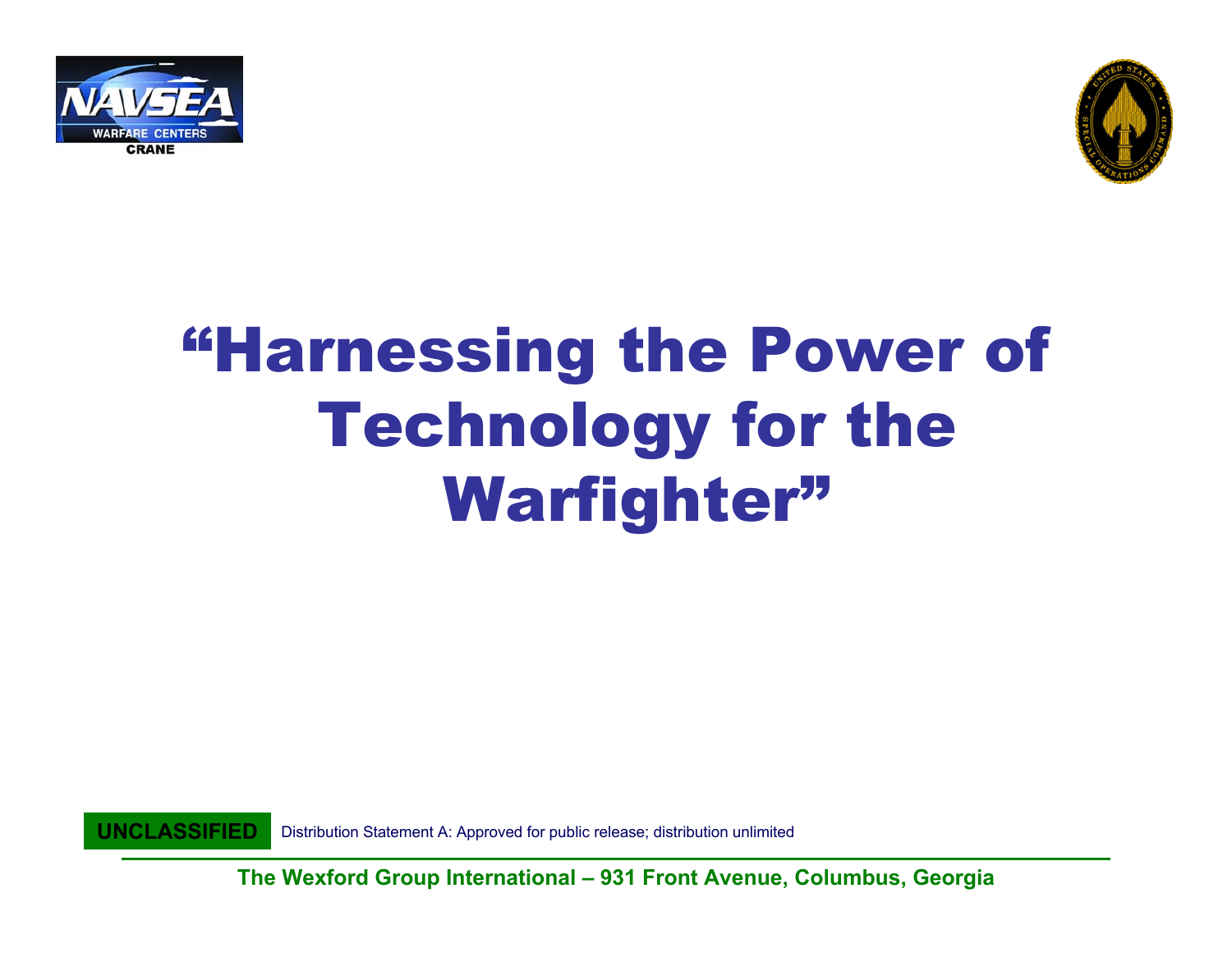



# **SOPMOD System Integration**

#### *Unit Survey Program*

#### **Mike IovinoEric Babcock**

#### **17 May 2006**

**UNCLASSIFIED**

Distribution Statement A: Approved for public release; distribution unlimited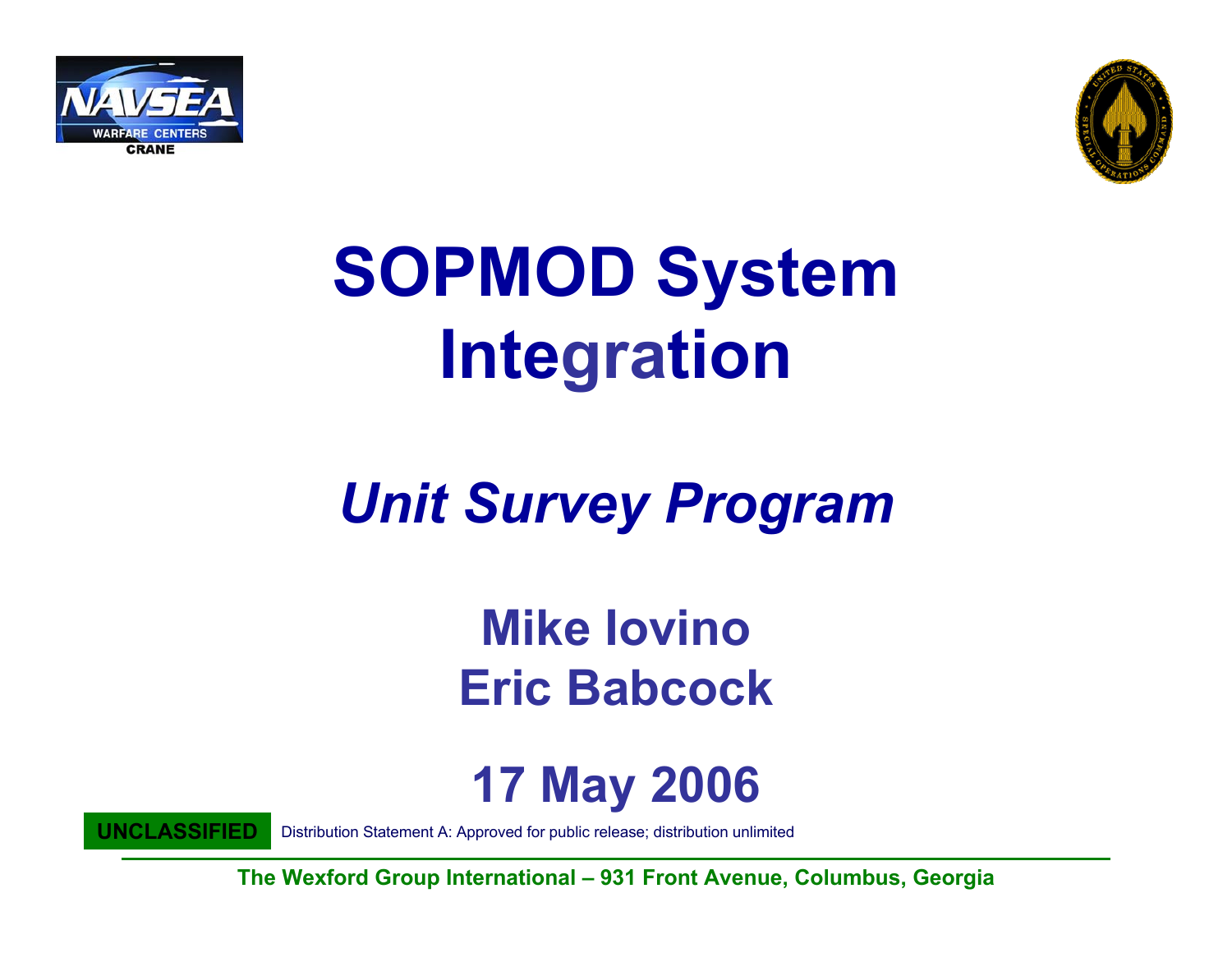





- •**· SOPMOD Tasking**
- $\bullet$ **• Survey Team**
- **Results**

**UNCLASSIFIED**Distribution Statement A: Approved for public release; distribution unlimited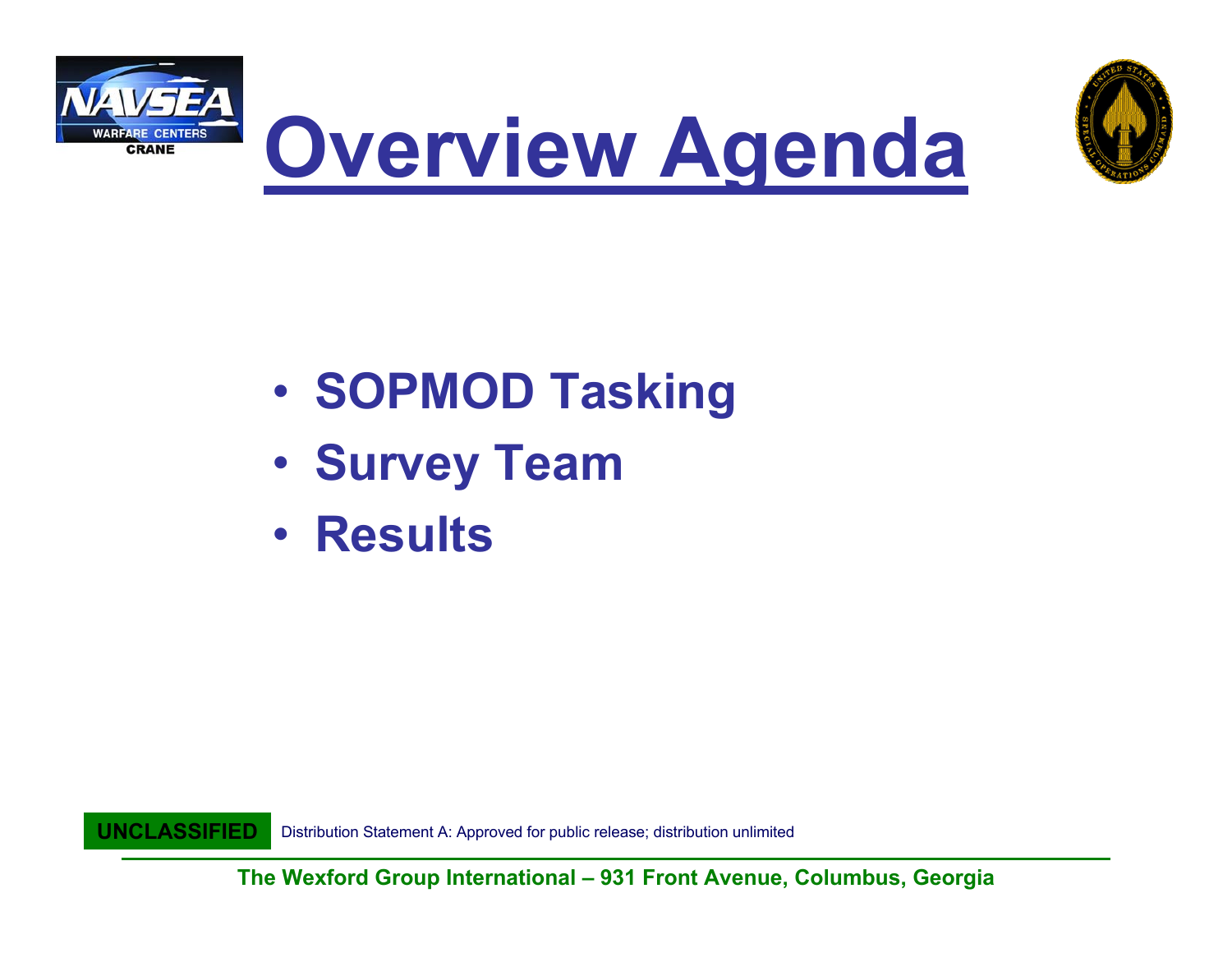

**UNCLASSIFIED**

### Units Visited

- $\bullet$ **2nd Batt./75th Ranger Regt.**
- $\bullet$ **1st Special Forces Group**
- •**23rd Special Tactics Squadron**
- •**22nd Special Tactics Squadron**
- $\bullet$ **1st Special Forces Group (Okinawa)**
- $\bullet$ **NavSpecWarGru One**
- •**NavSpecWarGru Two**
- •**NSW DevGru**
- •**SDVT-1 (Hawaii)**
- $\bullet$ **USASOC ANCOC (4 courses)**
- •**3rd Batt./75th Ranger Regt.**
- $\bullet$ **3rd Special Forces Group**
- •**21st Special Tactics Squadron**

Distribution Statement A: Approved for public release; distribution unlimited

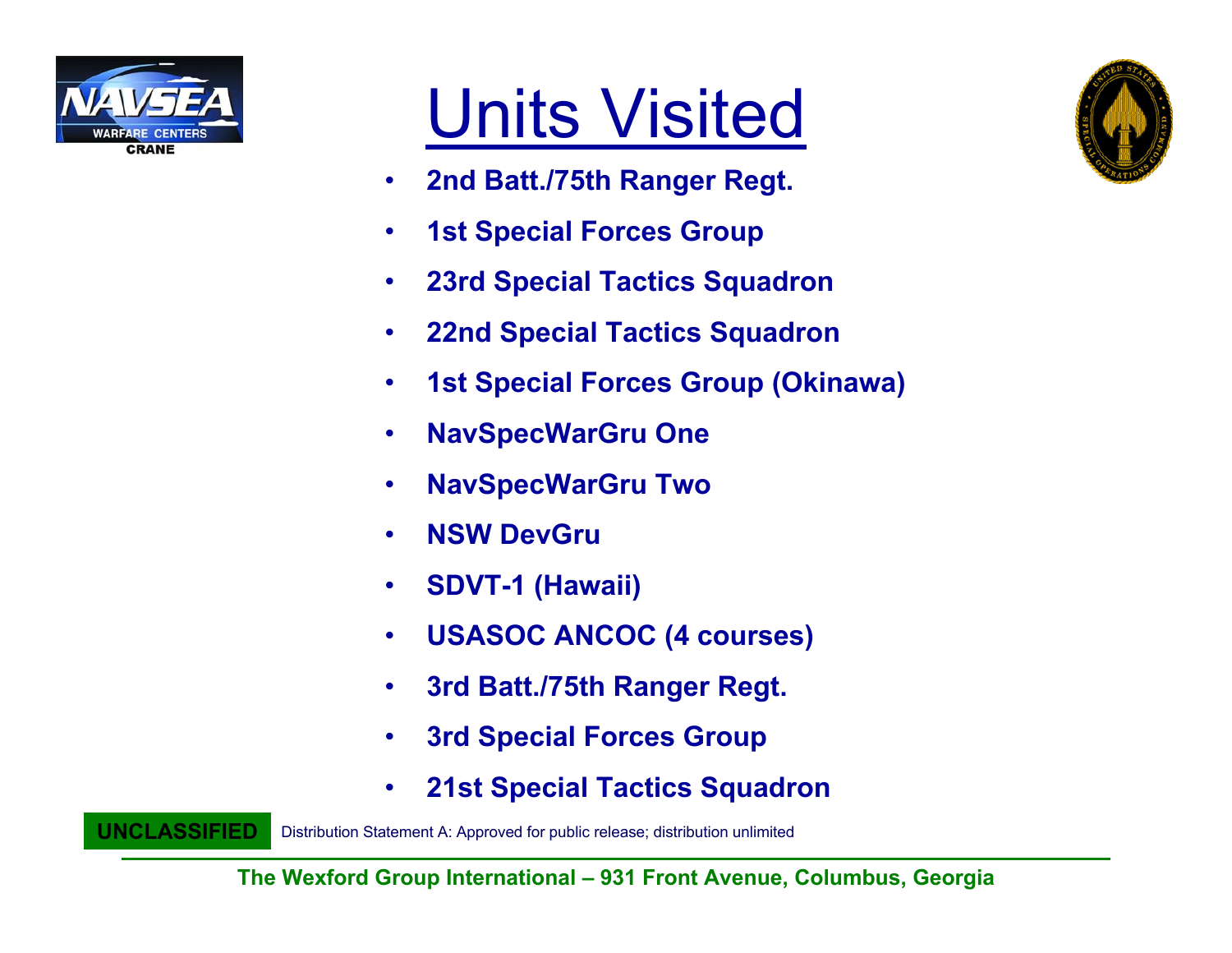

## Units Surveyed



| <b>1st Special Forces Group</b>     | <b>SEAL Team 2</b>      | <b>21st Special Tactics Squadron</b>  |
|-------------------------------------|-------------------------|---------------------------------------|
| <b>3rd Special Forces Group</b>     | <b>SEAL Team 3</b>      | <b>22nd Special Tactics Squadron</b>  |
| <b>5th Special Forces Group</b>     | <b>SEAL Team 4</b>      | <b>23rd Special Tactics Squadron</b>  |
| <b>7th Special Forces Group</b>     | <b>SEAL Team 5</b>      | <b>720th Special Tactics Squadron</b> |
| <b>10th Special Forces</b><br>Group | <b>SEAL Team 7</b>      |                                       |
| <b>19th Special Forces</b><br>Group | <b>SEAL Team 10</b>     | 1st Batt./75th Ranger Regt.           |
| <b>20th Special Forces</b><br>Group | SDVT-1                  | 2nd Batt./75th Ranger Regt.           |
| <b>USAJFKSWC</b>                    | <b>SDVT-2</b>           | 3rd Batt./75th Ranger Regt.           |
| <b>USASOC</b>                       | <b>NavSpecWarGru II</b> |                                       |

**UNCLASSIFIED**Distribution Statement A: Approved for public release; distribution unlimited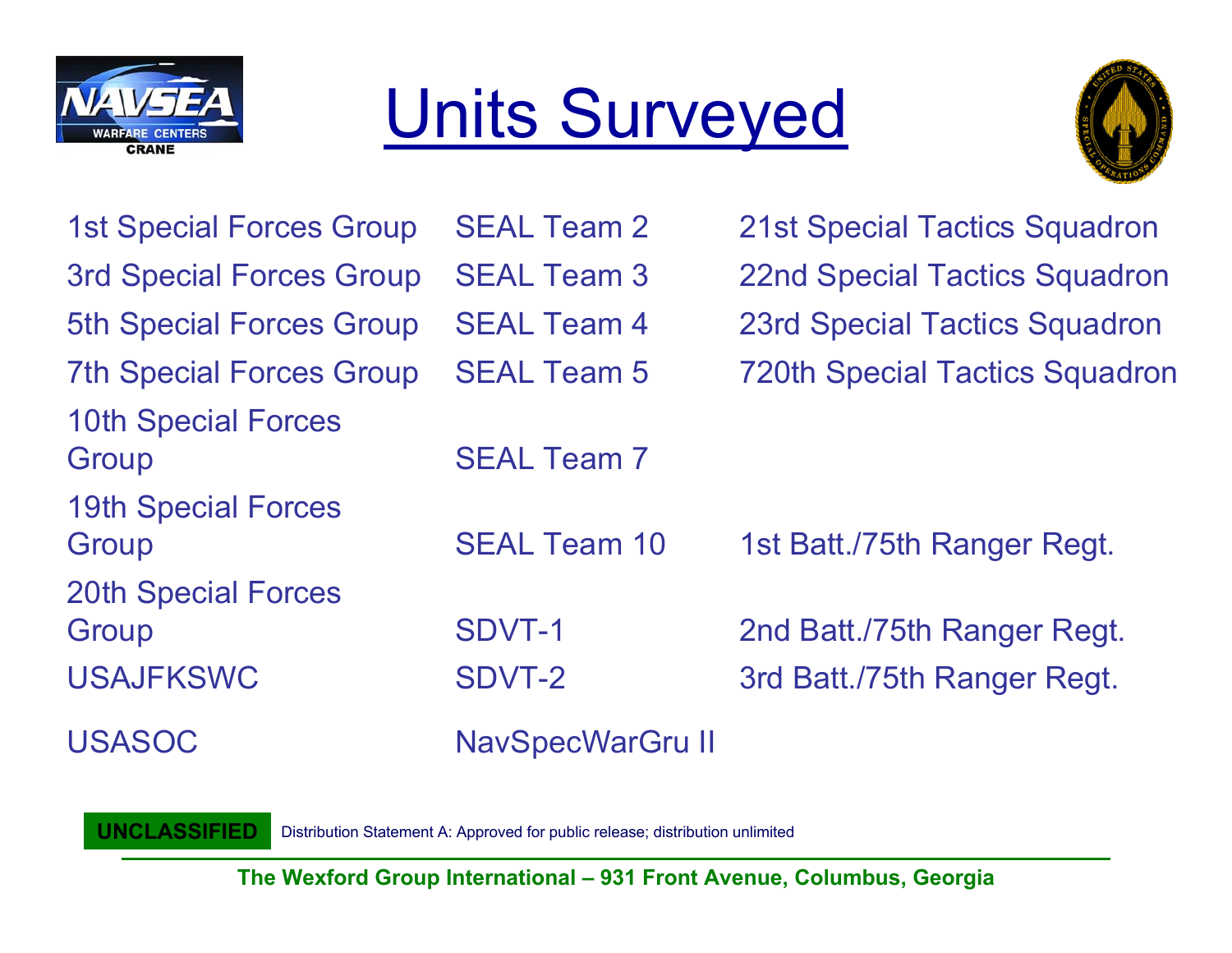

Distribution Statement A: Approved for public release; distribution unlimited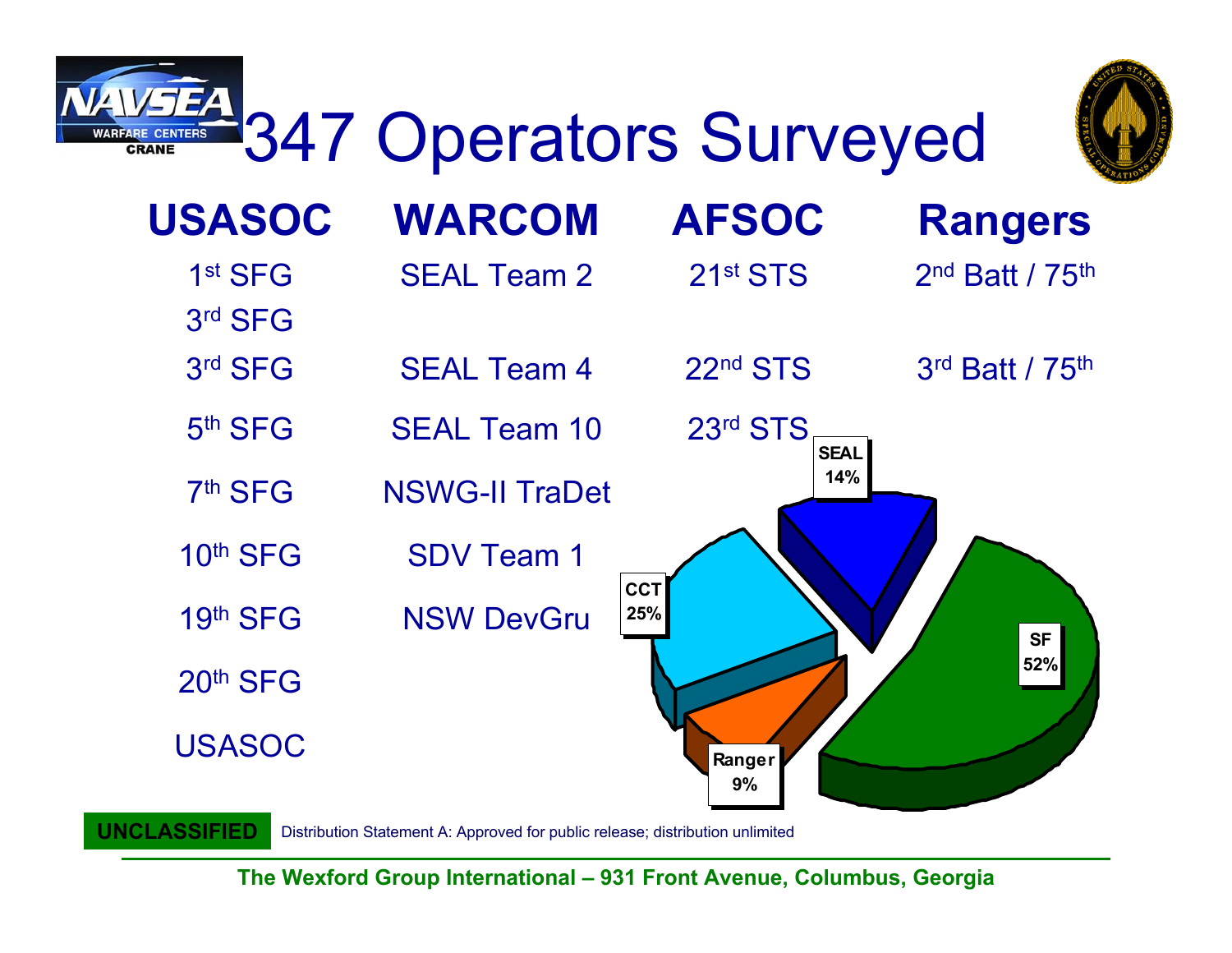

**UNCLASSIFIED**

### Survey Examples



| shortfalls and needs.<br>MOS/Rate<br>Rank<br>Unit:                                                                                                                                                                                  | WEXFORD GROUP<br>WG<br><b>USSOCOM - SOPMOD / SOF Weapon Study</b><br>The purpose of this survey is to collect comments and first hand feedback on SOF weapon system<br>the control of the control of the control of the control of the control of | id comment on each of the following mount attachment methods:<br>$\begin{minipage}{.4\linewidth} \textbf{ARMY Ratehet} = & \textbf{Excellent} & \begin{minipage}{.45\linewidth} \textbf{Sultgreen} \\ \textbf{``Good Enough''} & \textbf{Improvement} \end{minipage} \end{minipage}$                                                               |
|-------------------------------------------------------------------------------------------------------------------------------------------------------------------------------------------------------------------------------------|---------------------------------------------------------------------------------------------------------------------------------------------------------------------------------------------------------------------------------------------------|----------------------------------------------------------------------------------------------------------------------------------------------------------------------------------------------------------------------------------------------------------------------------------------------------------------------------------------------------|
| <b>Current Duty Position</b><br>SECTION 1: What's Hot & What's Not<br>1.1 If there is one thing that should be improved, replaced, or removed, what is it?                                                                          |                                                                                                                                                                                                                                                   | WEXFORD GROUP<br>Æ<br>Ratchet<br><b>SOPMOD Reticle Survey</b><br>owing questionnaire as specifically as possible. The results will help determine the<br>e SOPMOD kit. Please continue answers on back if the space provided is                                                                                                                    |
| 1.2 Choose two areas that SOCOM should focus on to better prepare you for combat.<br>Circle TWO<br>Rifles<br>Machine Guns<br>Pistols (back-up weapons)<br>Ammunition<br>Magazines<br>Iron Sights<br>Mounts<br><b>Optical Scopes</b> | Lasers<br><b>Night Vision Sights</b><br><b>Night Vision Goggles</b><br>Thermal Sights<br>Thermal Goggles<br><b>Batteries</b><br>Training<br>Other                                                                                                 | MOS/Rate<br>which general purpose reticle do you prefer? (Circle one):<br>Deficient<br>$\begin{tabular}{llllll} Trijicon Knob = & \textbf{Scellent} & \textbf{Sutilcient} & \textbf{Nectus} & \textbf{Nutil}^n\\ & \textbf{Cirde one} & & \textbf{CordEnough}^n & \textbf{Improvement} & \textbf{``Awful''} \end{tabular}$<br>Knob<br>(2.)<br>(3.) |
| Why?                                                                                                                                                                                                                                | 1.3 What is in short supply (HOT)? OR What is there too much of (NOT)? Please specify which HOT or NOT                                                                                                                                            | Continue answers on back as needed<br>(4.)<br>(5.)                                                                                                                                                                                                                                                                                                 |

**The Wexford Group International – 931 Front Avenue, Columbus, Georgia**

Distribution Statement A: Approved for public release; distribution unli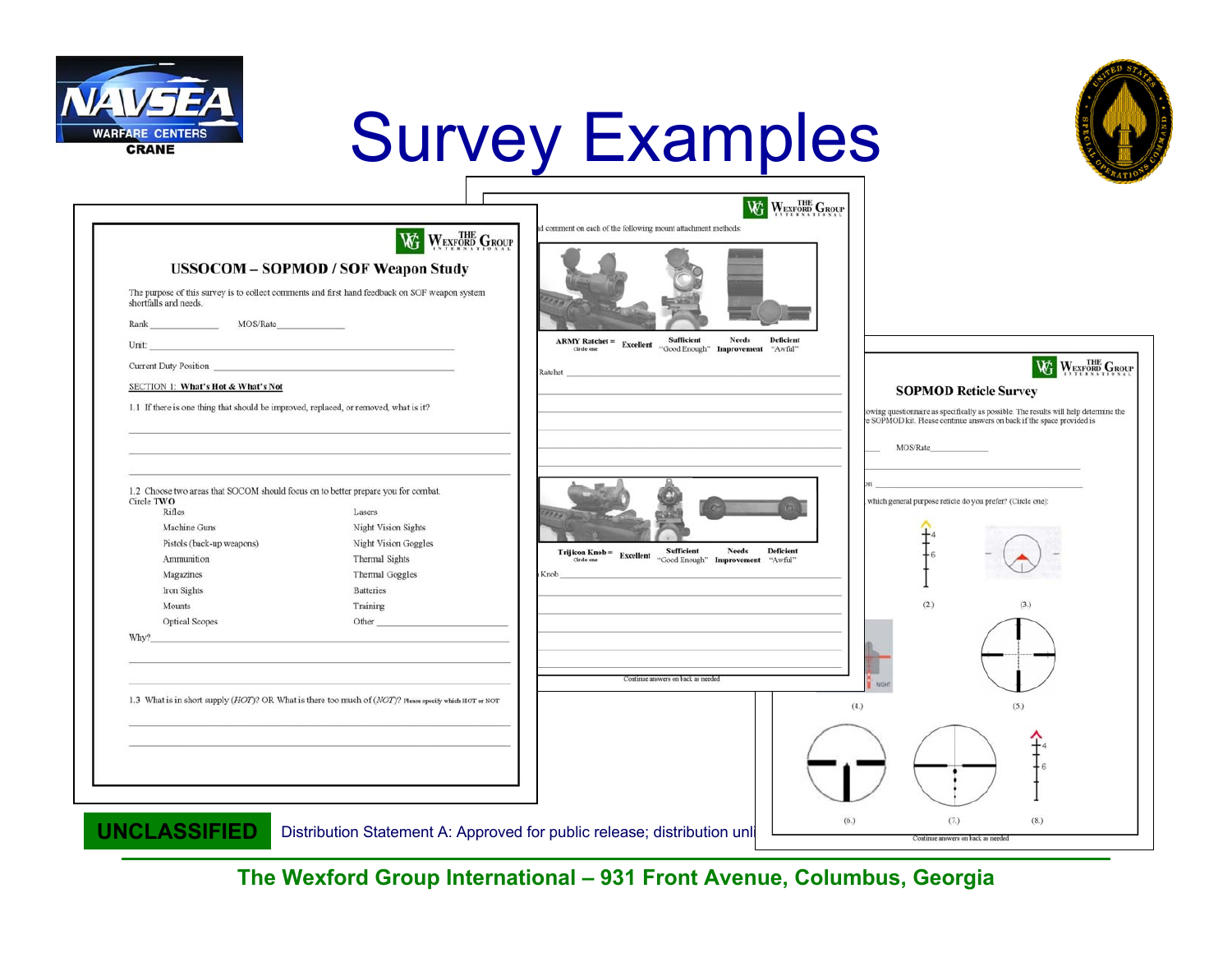

## **Sample Results**<br>**1.2 Choose two areas that SOCOM should focus on to better prepare you for combat. (Circle TWO)**



Question from USSOCOM SOPMOD / SOF Weapon Study

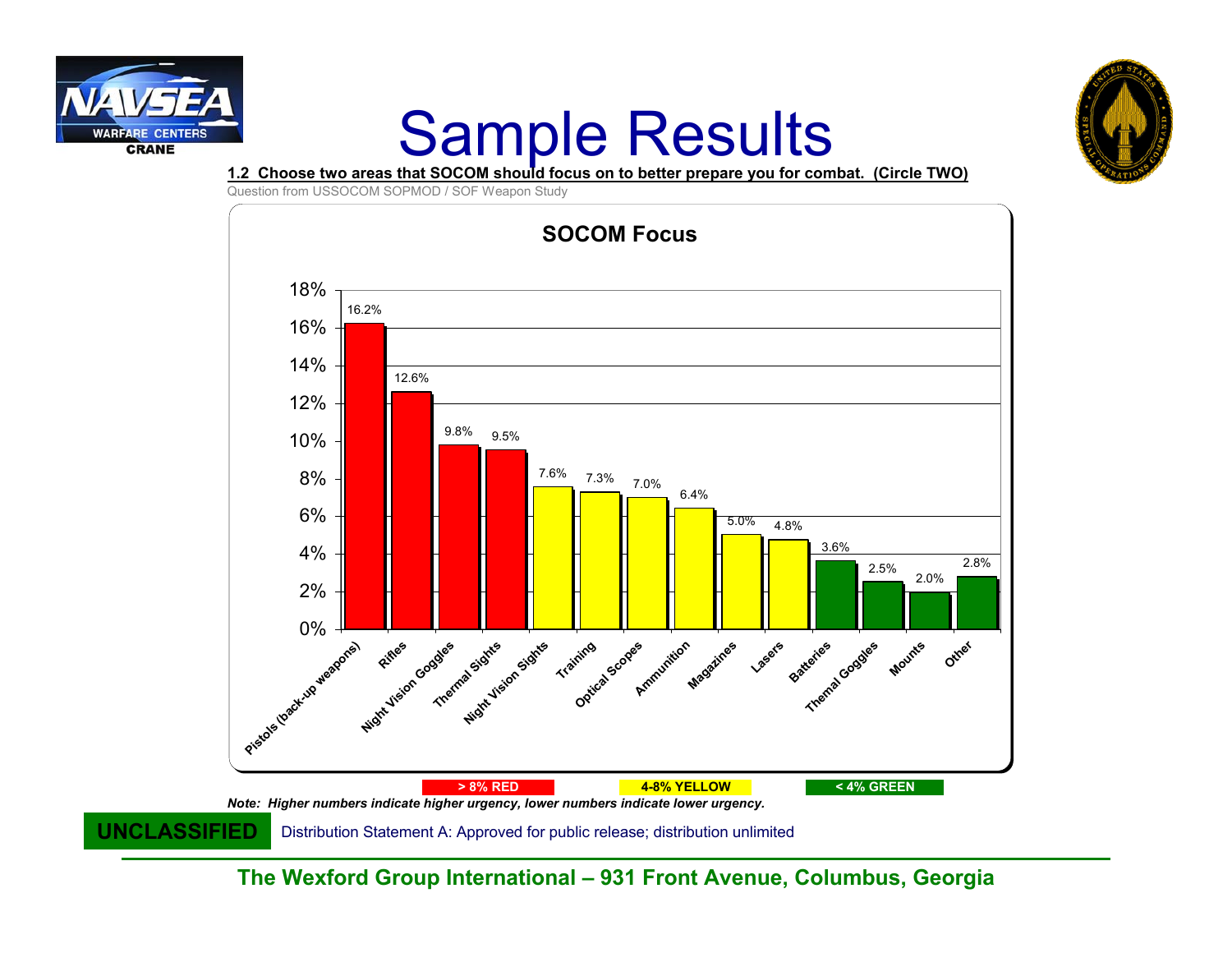



#### *Questions?*

**UNCLASSIFIED**Distribution Statement A: Approved for public release; distribution unlimited